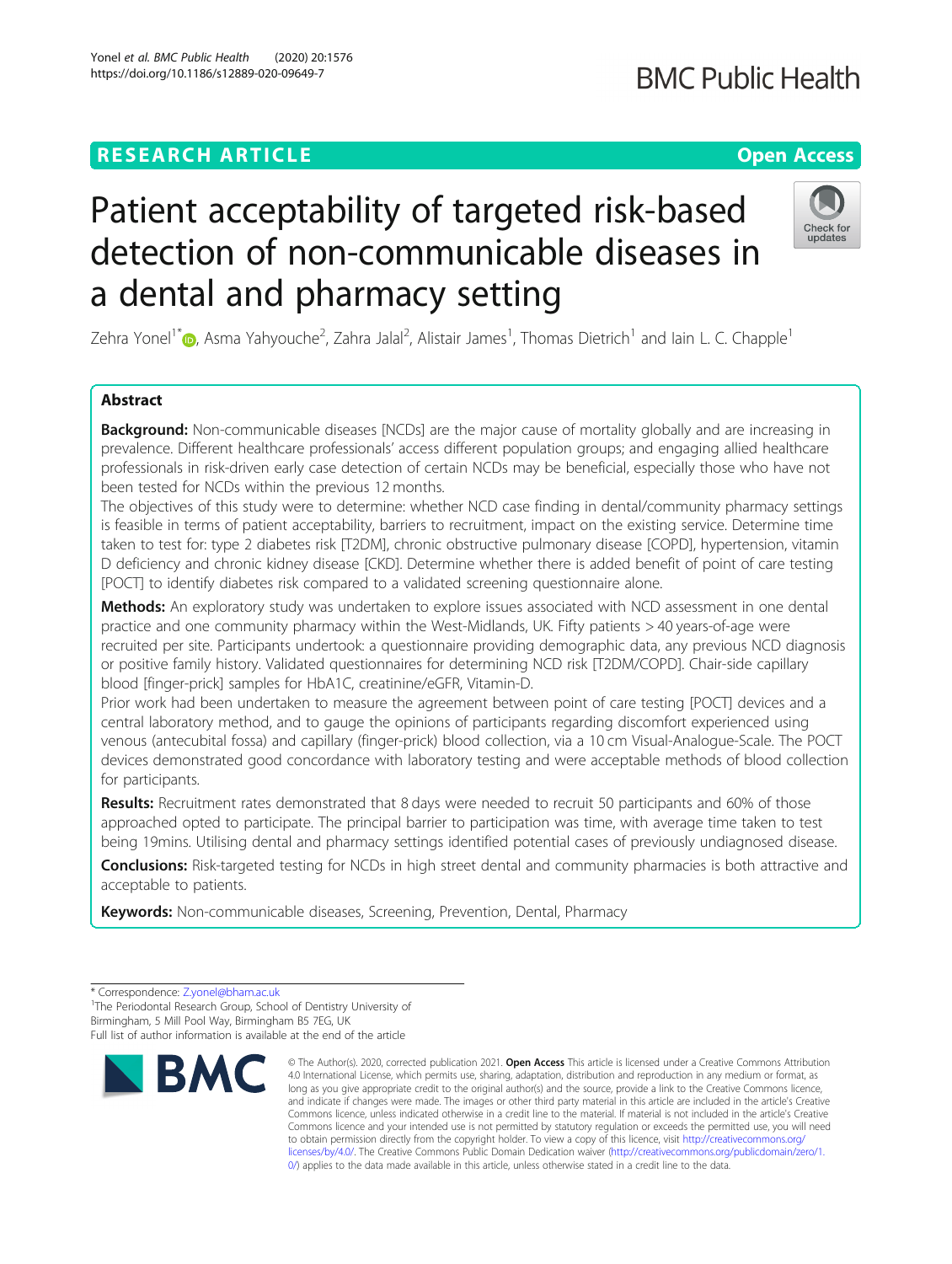# Background

The prevalence of chronic non-communicable diseases [NCDs] is increasing and their impact on the global disease burden and healthcare economy is substantial. Evidence in 2015 suggested that 92% of older adults have at least one NCD and 77% have two NCDs [[1\]](#page-8-0). The reason for the increasing prevalence of NCDs is, in part, the result of an ageing population, and also due to an increase in the prevalence of risk-factors common amongst most NCDs such as sedentary lifestyles, refined diets and overweight/obesity. In addition to the substantial health burden, risk-factors for NCDs also contribute a significant economic burden, accounting for over 45% of total NHS costs in the UK in 2006–2007, at approximately £43-billion [\[2\]](#page-8-0).

Allied healthcare professionals in the UK access large proportions of the population who frequently do not access general medical practice [GP] services [\[3](#page-8-0)]. Given the growing NCD burden, this study aimed to determine patient acceptability and potential barriers to utilising allied healthcare professionals such as dentists and pharmacists in order to assist GPs with the NCD epidemic, through targeted risk-based assessment and early detection.

# Rationale for risk directed early NCD detection in dental practice and community pharmacy settings **Dental**

Members of the public usually only attend their GP when they are unwell, whereas, many people routinely visit their dentists on a regular (6–12 monthly) basis, thus facilitating prevention and lifestyle interventions [[4\]](#page-8-0). Evidence from the USA suggests that, in 2008, 24% of people did not have contact with a general healthcare provider, yet 23% of those accessed a dentist during that time [[5\]](#page-9-0). This was also reported for a UK population, where 12% of patients who reported seeing a dentist biannually reported they had not had contact with a GP in the same 12-month period [[3\]](#page-8-0). Furthermore, 48% of those who reported being regular dental attenders advised having never had a health check at their GP surgery [[3\]](#page-8-0). With approximately 60% of the UK population registered with a dentist  $[6]$  $[6]$ , this places dental teams, with access to patients who would not necessarily attend their GP regularly, in an ideal position to target patients for risk assessments.

# **Pharmacy**

The 2011 Pharmaceutical Group of the European Union survey reported that 98% of European patients can reach their nearest community pharmacy within 30 min, while 58% indicated that their closest community pharmacy was within 5 min of their home. This may render pharmacy settings ideal for early identification of NCDs and provision of preventative advice for large population groups, who may not routinely have access to other healthcare professionals. In addition, over the past four decades there has been a move in pharmacy practice away from the traditional focus on dispensing towards a more patient-centred clinical role [[7\]](#page-9-0). United Kingdom [UK] policy and pharmacists' professional organisations have stressed the potential of community pharmacists to extend their roles in patient care services to include screening for NCDs. This has been emphasised in policy papers calling for a wider use of community pharmacists in primary patient care  $[8-10]$  $[8-10]$  $[8-10]$  $[8-10]$ .

# Inter-professional collaboration

The development of government policies and guidelines advocating the role of allied healthcare professionals in risk-assessment, prevention programs and risk identification for NCDs, suggests that a collaborative approach to tackle the growing NCD burden is required  $[11]$  $[11]$ . It is currently common for dentists to liaise with GPs in relation to medications a patient may be taking, especially where these may have an impact on oral health, such as calcium channel blockers which may result in gingival overgrowth. Dentists also work closely with a patient's medical team when the dentist suspects underlying conditions based on the oral manifestations of systemic diseases. One such example is poorly controlled type 2 diabetes [T2DM]. T2DM may present with oral signs and symptoms including multiple lateral periodontal abscesses. Recently the International Diabetes Federation and European Federation of Periodontology produced joint guidelines for medical and dental professionals for the effective management of patients with periodontitis and, or T2DM in recognition of the strong associations between oral and systemic health [[12\]](#page-9-0).

Community pharmacists play an important role in delivering public health services for example vaccinations, health checks, smoking cessation and weight management to complement GP roles. In addition to pharmacist role in optimising the use of medicines in liaison with GPs, providing advice about safe and effective use of medicines when dispensing to patients with prescriptions for the treatment of diabetes, heart disease and hypertension and thus relieving the pressure on the GP practices and A&E. Furthermore, pharmacists work directly in general practice as part of the multidisciplinary team, in patient facing roles when managing conditions such as diabetes and hypertension [\[13](#page-9-0)]. A recent systematic review and meta-analysis which included 21 RCTs (8933 patients) showed that pharmacists-led interventions, as part of a team in general practice, can significantly reduce medical risk factors of CVD events when managing patients with hypertension, diabetes and dyslipidaemia [\[14](#page-9-0)].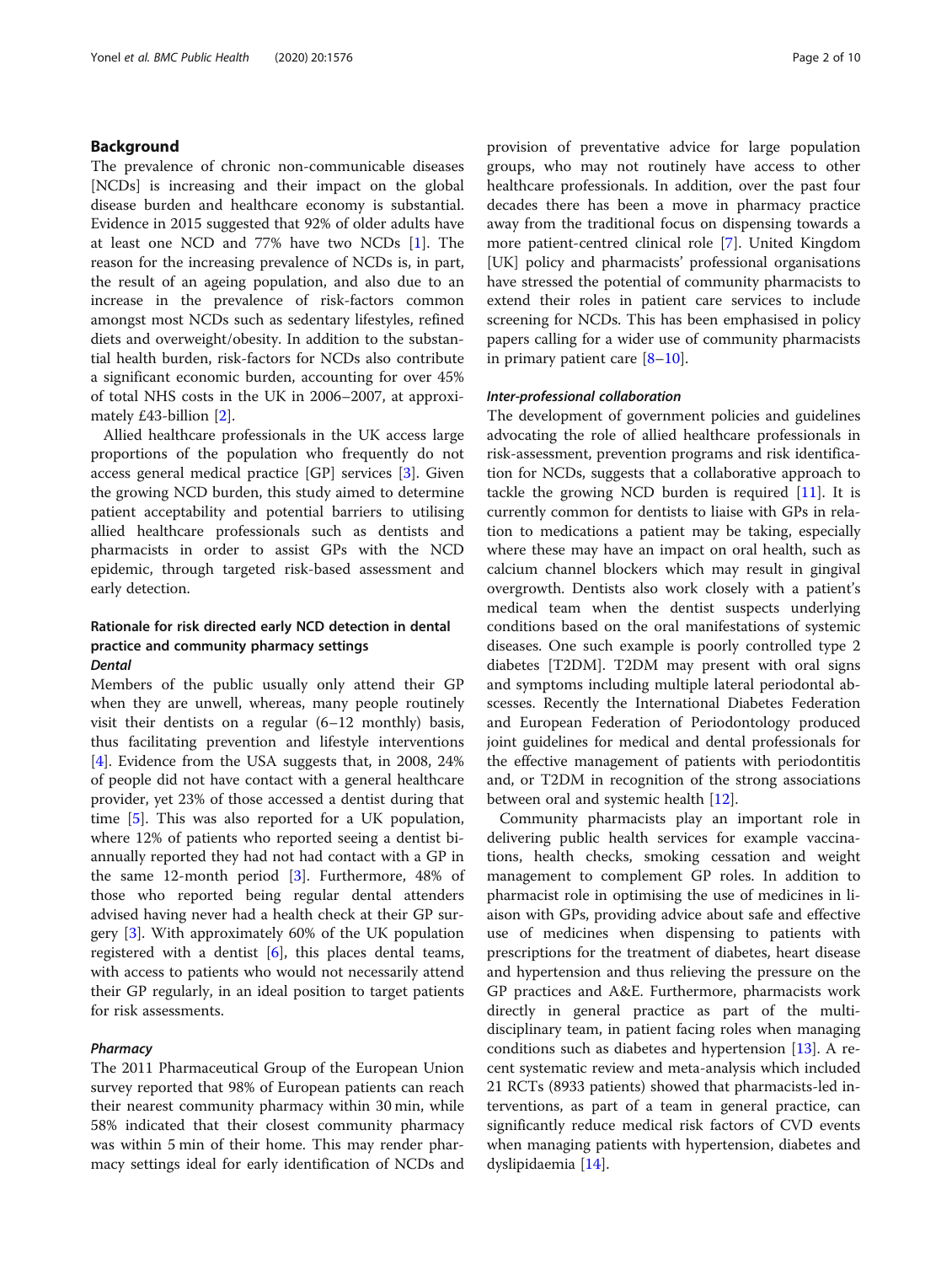# Risk-assessments

Risk-assessment strategies need to ideally provide high sensitivity and specificity so we can discriminate between those who truly do and do not have the condition, be acceptable to patients undergoing assessment, acceptable to the professional delivering the assessment and also demonstrate cost-effectiveness. Venous blood samples are often considered the "gold-standard" testing method for diagnosing many NCDs. The feasibility of primary care dental teams and community pharmacies undertaking venous blood sampling to assess for NCDs is low – as this is not within their routine scope of practice, in addition to the time and resources required to test in this way. Alternative methods for undertaking risk-assessments were considered in this study including the use of validated risk-assessment questionnaires and point-of-care testing [POCT] devices.

Validated questionnaires may be effective ways of stratifying the population into risk groups to allow more invasive and costly tests to be targeted to those in the population most in need. Though, the identification of "at risk" individuals with risk-assessment questionnaires are often satisfactory they often have lower sensitivity and specificity than conventional testing methods. But this has to be weighed up against the advantages of ease of testing, patient acceptability and relatively low associated costs. Given that the aims of risk-assessment in primary care dental and pharmacy settings are not to formally diagnose but to indicate those who may be at elevated risk, the reduction in accuracy may be acceptable given the aforementioned advantages.

POCT remains controversial due to the historical challenges associated with a wide range of devices available, each with their own advantages, disadvantages and varying levels of accuracy  $[15, 16]$  $[15, 16]$  $[15, 16]$  $[15, 16]$  $[15, 16]$ . However, the improved quality of POCT devices for capillary blood sampling has resulted more recently in NICE and other national bodies recommending their use for diagnosis of certain NCDs [[15,](#page-9-0) [17](#page-9-0)–[20\]](#page-9-0). Given that we are not proposing primary care dental teams and community pharmacists formally diagnose, but instead identify those who may be at risk and require further management, they may be ideal for the purpose of risk-assessment in primary care and community settings. The relative ease of use, the near immediate results and the reported patient satisfaction related to POCT are also advantageous. However, it is important that practitioners are aware of the limitations associated with their specific device and the cost associated with these devices may be higher than conventional testing methods.

Patient acceptability of undertaking targeted risk-based detection for NCDs in UK dental and pharmacy settings is currently unknown and requires further investigation. Therefore, an exploratory study was undertaken within one dental practice and one community pharmacy within the West-Midlands, UK, to determine patient acceptability of risk-assessment for NCDs in these settings.

# Aims and objectives

The overarching aim of this study was to assess patient acceptability of screening for NCDs in a primary dental care and a community pharmacy setting. Further objectives of the study included:

- 1. To identify whether testing for NCDs in a high street dental practice and a community pharmacy setting was feasible in terms of logistics, environment and process. Including feasibility of participant recruitment and barriers to recruitment.
- 2. To determine whether there is benefit to the finger prick HbA1C test to identify diabetes risk compared to a validated screening questionnaire alone.
- 3. To ascertain changes needed in the study protocol and barriers to a larger scale study.
- 4. To determine whether any patients potentially at high-risk of NCDs could be identified where disease status was previously unknown.

# **Methods**

One dental practice serving both National Health Service (NHS) patients and private patients was selected for participation in the study. Only those patients attending the practice for provision of NHS dental services were approached for participation in the study. The dental practice was situated in the West Midlands, as was the Community Pharmacy. Screening was undertaken for 50 consecutive patients recruited at each site.

Patients over 40 years of age were given a patient information leaflet (PIL) and consented to participate in the study, and a member of the research team conducted the screening as per the standard operating protocol (SOP) (Additional file [1:](#page-8-0) Appendix 1). A recruitment log was completed, as was any reason cited for nonparticipation. Time taken to complete the process from consent to completion was also recorded. Participants completed a questionnaire outlining demographic data and previous diagnosis and family history of NCDs. Upon completion of the risk-assessment process participants were also asked to provide feedback or additional comments related to the risk-assessment process (Additional file [1](#page-8-0): Appendix 2).

Validated risk-assessment questionnaires were undertaken for determining participants' risk of T2DM [[21](#page-9-0)] and chronic obstructive pulmonary disease [COPD] [\[22](#page-9-0)]. The "Diabetes Risk Score" developed by Leicester University and Diabetes UK is a validated tool recommended by NICE. The risk-assessment consists of seven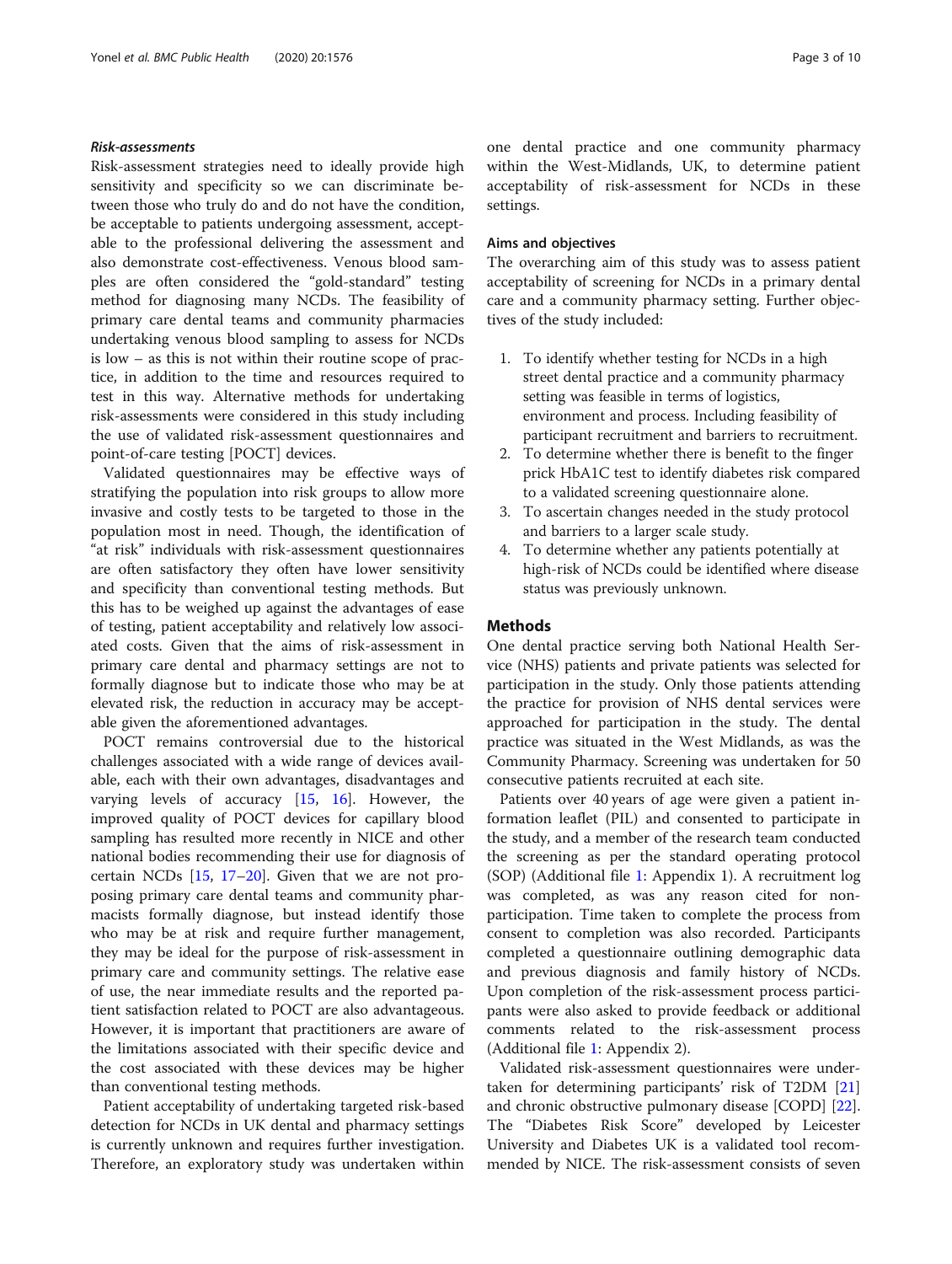questions giving a score between 0 and 47. Depending on the patients total score they are categorised into one of four groups: low risk, increased risk, moderate risk or high risk. The risk assessment gives both the current risk of having undiagnosed T2DM, but also a 10 year risk of developing the condition [[21\]](#page-9-0). The COPD risk score "Drive4COPD" is also a validated tool. This riskassessment consists of five questions resulting in a score from 0 to 10. Depending on the total score awarded patients are then categorised into one of two groups those with a total score that is greater than or equal to 5 or those with a score less than 5 [\[22](#page-9-0)].

POCTs to ascertain the presence or absence of riskfactors for the following NCDs: T2DM (HbA1c capillary blood sample), hypertension, atrial fibrillation [AF], height and weight (BMI calculation) - as surrogate markers for cardiovascular disease [CVD], chronic kidney disease [CKD] (creatinine and eGFR capillary blood sample) and Vitamin-D deficiency (capillary blood sample).

# Inclusion and exclusion criteria Inclusion criteria

- 1. Be able to provide informed consent to participate in the trial
- 2. Patients aged ≥40 years
- 3. treatment via NHS services

# Exclusion criteria

- 1. Not meeting the inclusion criteria or
- 2. Not amenable to proposed testing method i.e. finger-prick testing.
- 3. Solely private patients

As part of screening the participant undertook:

- 1. A questionnaire to provide basic demographic data and to ascertain any previous diagnosis of any of the NCDs, or a positive family history of any of the NCDs. (Additional file [1](#page-8-0): Appendix 2)
- 2. A validated questionnaire to determine risk of COPD [Drive4COPD] [[22](#page-9-0)].
- 3. A validated questionnaire for risk of diabetes [Leicester Risk Assessment Tool, Diabetes Know your risk $|21|$ .
- 4. Blood pressure, pulse and AF monitoring using the National Institute for health and Care Excellence [NICE] approved WatchBP device.
- 5. A chair-side finger-prick sample to assess HbA1C concentration/levels [Siemens/Bayer DCA Vantage]
- 6. A chair-side finger-prick sample to assess eGFR [Nova StatSensor]

7. A chair-side finger-prick sample to assess vitamin-D levels [\[Cityassays.org.uk](http://cityassays.org.uk)]

Two methods were utilised to risk assess for nondiabetic hyperglycaemia (NDH) and T2DM. The "Leicester Risk-Assessment" questionnaire [LRA] tool, which is validated and recommended by NICE and Diabetes UK; and a point-of care HbA1c test (DCA-Vantage, Siemens).

All analyses were performed by trained members of the research team and the logistics and time involved recorded alongside patient feedback.

Initial data was analysed to establish answers to the research questions. Accepted reference values were used based on current UK guidelines for each of the specific conditions assessed.

# Recruitment process

In each setting a consecutive sampling approach was adopted with potential participants identified by a member of the study team who applied the inclusion/ exclusion criteria and if eligible, written informed consent for their participation in the trial was obtained. Recruitment continued until the recruitment target of 50 participants was met, refusal rate was recorded and if participant was willing to disclose reason for refusal this too was documented.

Those participants for whom an abnormal finding or presumptive diagnosis was identified were advised to visit their GP and a follow-up letter was forwarded to their GP, with participant consent. Only if the participant did not provide consent for their GP to be contacted was a general letter with their results of interest provided to the participant such that they could present it to their GP at a later date should they so desire.

# Statistical analysis plan

Descriptive statistics were used to analyse the study findings. Data on the recruitment to the study was also analysed descriptively, including the number of patients approached, the number that agreed to participate and number eligible to participate. Reasons for non-entry into the study were assessed. Reasons for noncompletion were also analysed descriptively.

No formal sample size calculation was undertaken for this study. The sample size  $(n = 50, \text{ in each site})$  was deemed sufficient to enable identification of practical challenges involved with running such a study in a dental and pharmacy setting and allowed identification of areas where change is required prior to implementing such a model on a larger scale. The intention of this phase of the study was to identify barriers to conducting a similar style study using a larger sample within multiple primary care dental practices and pharmacies,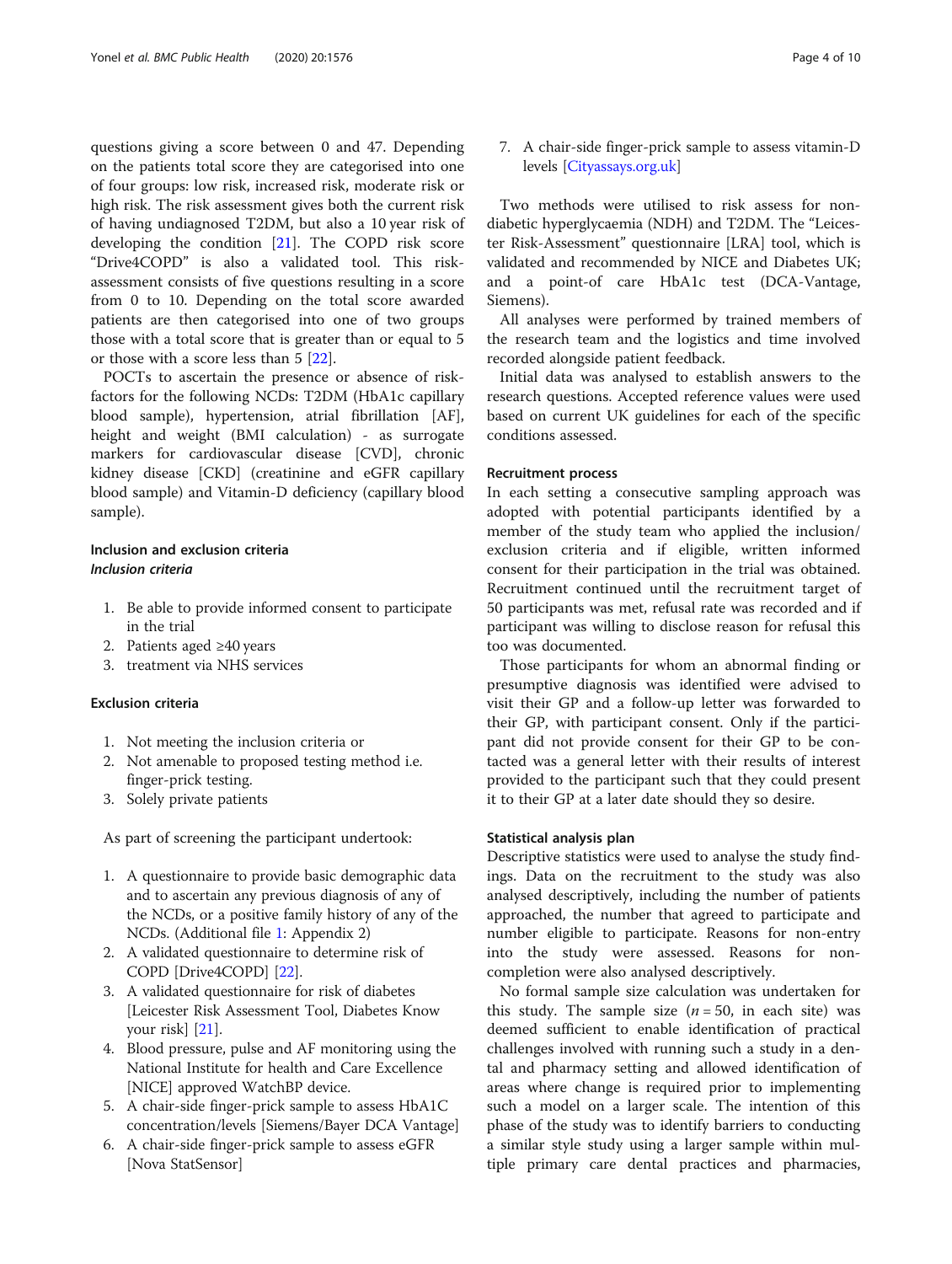across a broader geographical area. This study was not powered to detect new cases of disease.

# Results

Table 1 demonstrates that the study was balanced for males and females in both settings. There was a spread across each of the age categories with the average age of participants in dental settings being younger than those recruited in pharmacy settings, with a mean age of 58 years and 65 years respectively. In the dental setting all participants identified themselves as white/Caucasian and in the pharmacy setting all but 1 participant identified themselves as white/Caucasian. Most participants reported themselves to be retired with the second highest category being professionals in both settings. There were approximately three times as many professionals in the dental setting compared to the pharmacy setting (32: 11) and more participants in the pharmacy setting considered themselves to be in manual or non-manual work. In both dental and pharmacy settings about half of participants considered themselves non-smokers who had never smoked (52% & 51% respectively) (Additional file [1:](#page-8-0) Appendix 3), with approximately a third of participants reporting being previous smokers (38% & 32% respectively) in both settings (Table 1).

# Recruitment and impact on existing service

There was a 60% conversion rate in the dental setting and the recruitment target of 50 participants achieved in 8 days. Recruitment in the pharmacy setting showed a 59% conversion rate and the recruitment target of 50 participants achieved in 14 days. The main reason cited

Table 1 Summarising demographic data of participants recruited from dental and pharmacy settings

|                              | Dental         | Pharmacy |
|------------------------------|----------------|----------|
| Number recruited (N)         | 50             | 51       |
| Time taken to recruit (days) | 8              | 14       |
| % Female                     | 47             | 53       |
| % Age category:              |                |          |
| $40 - 49$                    | 18             | 10       |
| $50 - 59$                    | 37             | 20       |
| $60 - 69$                    | 29             | 30       |
| $70+$                        | 16             | 40       |
| % Occupation:                |                |          |
| Unemployed                   | 0              | 4        |
| Manual                       | 14             | 10       |
| Non-Manual                   | $\mathfrak{D}$ | 10       |
| Executive/Managerial         | 8              | 4        |
| Professional                 | 32             | 11       |
| Retired                      | 44             | 61       |

for declined participation in both settings was time. In addition to being the major barrier to recruitment, time was also the major consideration when determining impact on existing services. The average time taken for case-detection in both settings was 19mins.

# Demographic data

The most common age category sampled within the dental setting were participants between the ages of 50– 59 years followed by the 60–69 years category. The mean age was 58 years with the oldest participant being aged 89 years and the youngest aged 41 years. The most common age category sampled within the pharmacy setting were participants aged 70+ years followed by the 60–69 years category. The mean age was 65 years with the oldest participant being aged 83 years and the youngest participant aged 40 years.

Female participants made up 47% of the dental sample and all participants in the dental setting identified their ethnicity as white/Caucasian. 44% of volunteers were retired, 32% considered themselves to be a professional, 14% were manual workers, 2% were non-manual workers and 8% considered themselves to be executive/ managerial workers (Table 1). Female participants made up 53% of the pharmacy sample and all participants except 1 in the pharmacy setting identified themselves to be White/Caucasian ethnicity. 61% of patients were retired, 11% considered themselves to be a professional, 10% were manual workers, 10% were non-manual workers and 4% considered themselves to be executive/ managerial workers (Table 1).

# Diabetes

In the dental setting of 45 patients without an existing diagnosis of diabetes, 21 (47%) rated high-risk on the LRA, the recommendation for which is GP referral. Of these 2  $(4.4\%)$  had an HbA1c in the diabetes range ( $> 48$ ) mmol/mol). A further 7 (16%) had scores 42-48 mmol/ mol (NDH). However, 12/21 who were highlighted as in need of referral to a GP according to the LRA, actually had a HbA1C within the healthy reference range (< 42 mmol/mol) (Fig. [1a](#page-5-0) and b).

In the pharmacy setting of 44 patients without an existing diagnosis of diabetes, 13 (30%) rated high-risk on the LRA, with a further 13 (30%) rated moderate risk, the recommendation for which is GP referral. Of these, 4 had an HbA1c in the diabetes range (> 48 mmol/mol) A further 7 had scores between 42 and 48 mmol/mol (NDH). In the pharmacy setting a total of 26 participants were highlighted as needing referral to GP according to the LRA, with only 11 having a HbA1C greater than 42 mmol/mol according to the POCT. One participant who had a finger prick HbA1c in the NDH range was flagged in the increased risk category (which according to the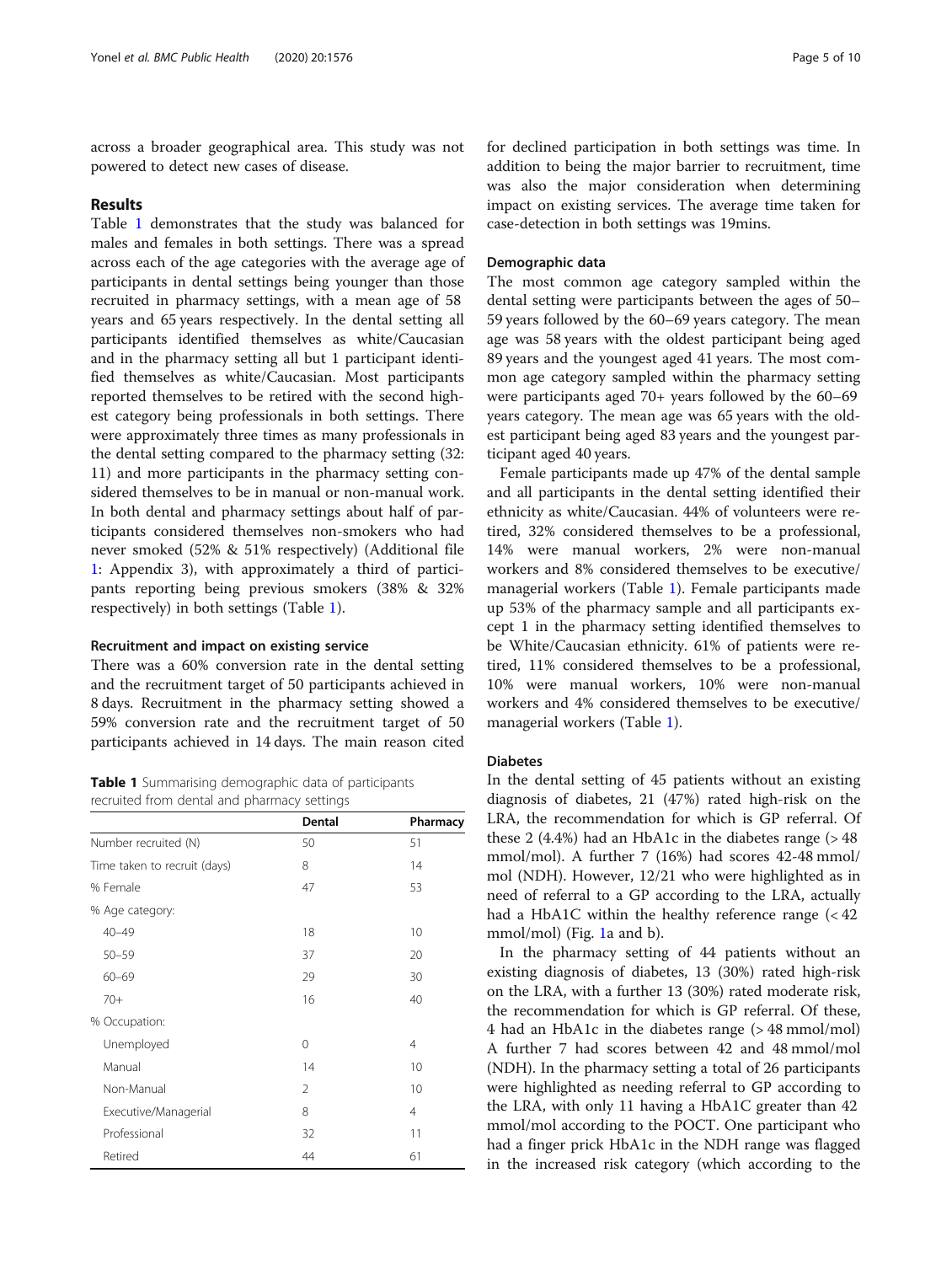<span id="page-5-0"></span>

LRA does not require referral to GP but advises lifestyle changes to be made).

# **CVD**

In the dental setting 34% of participants were deemed to be overweight based on their BMI with a further 28% having a BMI greater than 30 classifying them as obese. Of those who stated they did not believe themselves to have CVD or hypertension, 17 (44%) had an elevated systolic reading (> 140 mmHg) and 13% had a diastolic reading > 100 mmHg.

In the pharmacy setting 47% of participants were deemed to be overweight based on their BMI with a further 25% having a BMI greater than 30 classifying them as obese. Of the 26 participants who stated they did not believe themselves to have CVD or hypertension, 9 (41%) had an elevated systolic reading (> 140 mmHg) and 35% had a diastolic reading > 100 mmHg.

# CKD

Only one participant in the dental setting stated they had known chronic kidney disease when asked. Although most participants had an estimated glomerular filtration rate (eGFR) > 90, 11 participants had an eGFR of 89–60 (stage 2 kidney disease) and a further 4 had an eGFR of between 55 and 49 (stage 3a kidney disease).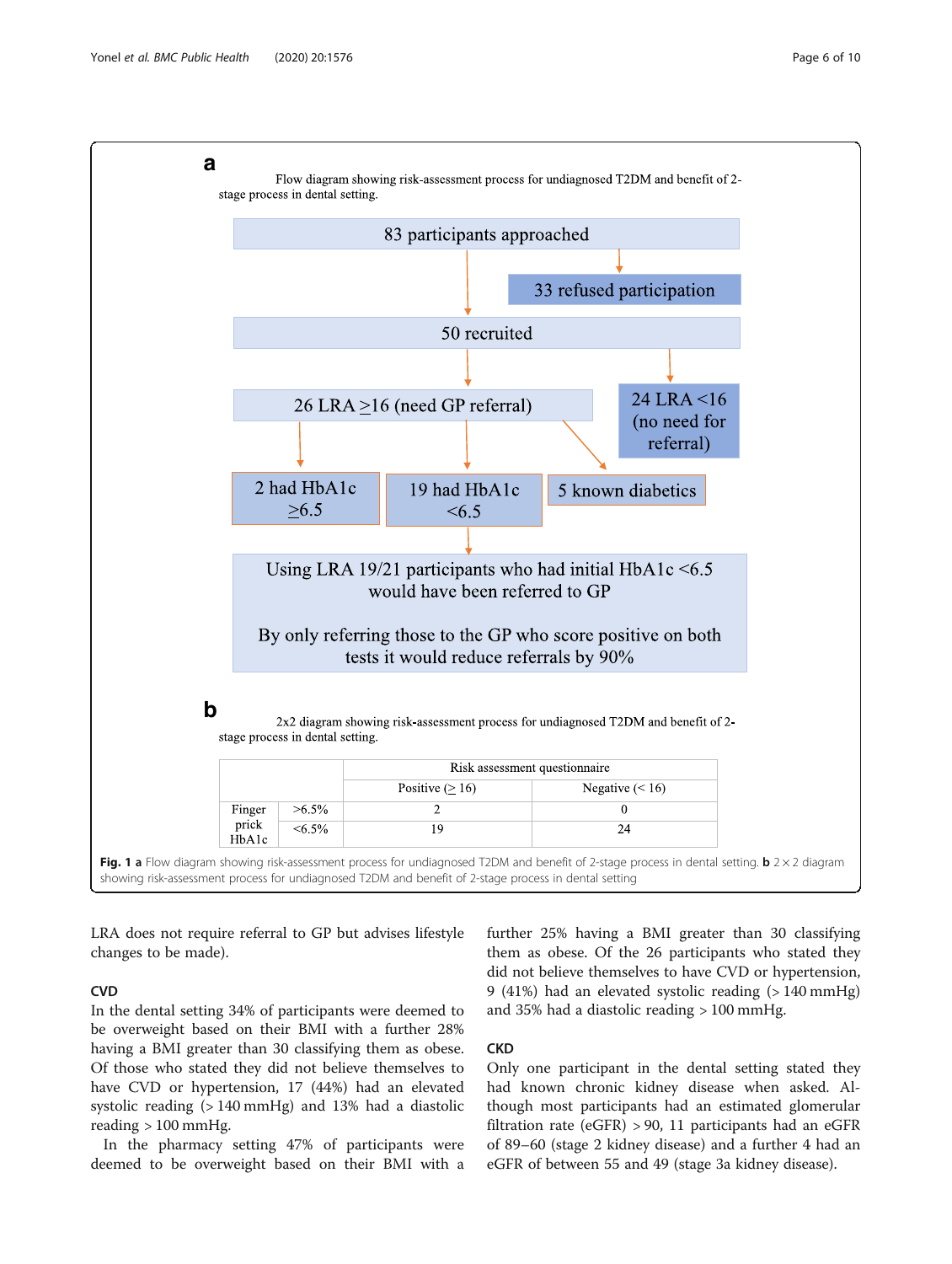Only one participant in the pharmacy setting stated they had known chronic kidney disease when asked. Yet, although 16 participants had an eGFR > 90, 19 participants had an eGFR of 89–60 and a further 6 had an eGFR of between 55 and 49.

# COPD

Two participants in the dental setting reported knowing they had COPD. In addition to correctly identifying those 2 participants the COPD risk assessment tool also highlighted a further 2 participants in the dental setting who may be at increased risk of COPD.

The COPD risk assessment tool identified 7 people who may be at increased risk of COPD in the pharmacy setting. Three participants in the pharmacy setting reported knowing they had COPD, of which 1 participant was picked up by the risk assessment tool as being high risk while the other 2 were missed. A further 6 participants who thought themselves not to have COPD were identified by the risk assessment tool as being high risk and in need of referral to a GP.

# Vitamin D

In the dental setting 8 participants were highlighted as having insufficient vitamin D levels, none of whom were aware of having vitamin D insufficiency. Of the three participants who reported thinking they were deficient in vitamin D, all had results within the healthy reference value.

In the pharmacy setting 7 participants were highlighted as having insufficient vitamin D (30.1-50 nmol/L) and a further 2 were deficient (15-30 nmol/L), none of whom were aware of having vitamin D insufficiency/deficiency. Of the 2 participants who reported thinking they were deficient in vitamin D, all had results within the healthy reference range.

# Patient acceptability

Of those subjects who participated acceptability and satisfaction was very positive with only 3 participants providing neutral or negative feedback (Additional file [1](#page-8-0): Appendix 4). Of those patients who declined participation no additional feedback was received except for reason for refusal, the most common being a lack of time.

# **Discussion**

This overarching aim of this study was to assess patient acceptability of screening for NCDs in primary care dental practices and community pharmacy settings, with a view to determine practical challenges and barriers relating to logistics, environment and process, whether there was benefit to POCT testing HbA1c in addition to risk-assessment tool alone and to ascertain barriers to a larger scale study. A further objective was to determine whether potentially high-risk of NCDs could be identified within these settings where individual risk or disease status was previously unknown.

Recruitment rates were better in a dental setting with half the amount of time required to reach the recruitment target of 50 participants. However, the time take to recruit participants in both settings was satisfactory with no obvious recruitment challenges experienced by the study team. However, it must be noted that although the participants enrolled in the study were of a range of ages and a satisfactory gender balance. The study participants were not representative of the general population of the West Midlands in terms of ethnic identity. Thus it remains to be determined whether recruitment of individual's from ethnic backgrounds known to be associated with increased risk of these specific NCDs is achievable based on the results of this study.

The demographic data for patients in both the dental and pharmacy settings were comparable although more people identified themselves as professionals within the dental than the pharmacy setting. In both the dental and pharmacy setting the patient satisfaction and acceptability was high. Participants found the method of testing acceptable and participant feedback relating to testing for NCDs in both dental and pharmacy settings was positive (Table [2\)](#page-8-0).

The main reason cited for non-participation in both settings was lack of time. The average time taken to test in both settings was 19mins. Where an additional member of staff was not available to undertake riskassessment the potential impact on routine activities in both settings would be significant with increased delays. In the dental setting patients arriving for appointments often attended the practice in advance of the scheduled appointment time, thus could be offered a risk assessment prior to seeing the dental team or could be offered a risk-assessment immediately upon completion of their dental appointment. In this particular practice there was a spare surgery available for the risk-assessment to take place. However, where an additional room was not available increased waiting time and potential delays to risk-assessments or scheduled dental activity may pose an additional barrier. The key finding relating to impact on current service was therefore for risk-assessment to be undertaken effectively an additional member of dedicated staff would be required to undertake testing and an additional room dedicated to the risk-assessment process.

The benefit of undertaking a two-step risk-assessment process for identifying potential T2DM was shown to be beneficial in improving the specificity of the T2DM riskassessment (Fig. [1a](#page-5-0)). When questionnaire based riskassessment alone was used it resulted in potentially 90%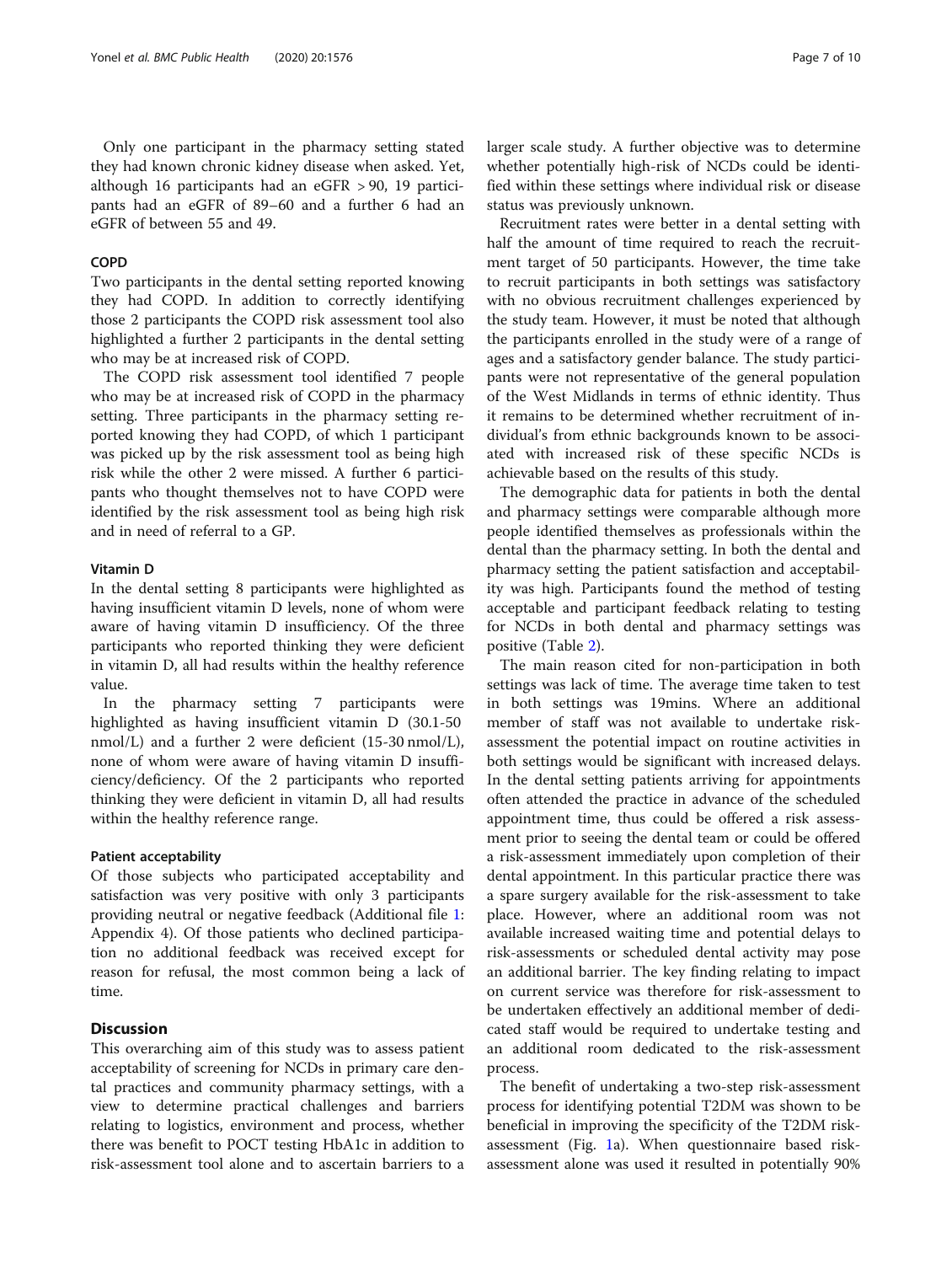more referrals to GP than when a two-step risk assessment process was utilised. Clearly given how busy GP colleagues are and the time burden they are already under caring for patients, it is important that their time is protected and not taken up by inappropriate, unnecessary referrals. Thus a two-stage risk-assessment would appear preferable, however a full economic evaluation comparing these methods has not been undertaken.

The risk-assessment methods used appeared to identify people at high risk of NCDs who were previously undiagnosed and unaware of their risk status. Potential cases of previously undiagnosed disease were identified in both dental and pharmacy settings. This is despite the fact that the demographic of the study population predominantly identified as "White/Caucasian" and of higher socio-economic status; not being the groups conventionally considered as being highest risk for developing NCDs. Further research to determine whether the findings are also applicable in groups commonly considered of higher-risk and also research to follow-up patients to determine how many go on to receive formal diagnosis and onward management is needed to understand the true potential impact of risk-assessment for NCDs in these settings.

The main challenges associated with the study include the sample size employed, this was small as the purpose of the study was to demonstrate patient acceptability and potential barriers prior to undertaking a formal feasibility study for a definitive trial. The study was notrepresentative of the population with almost 100% of participants identifying themselves as white/Caucasian. Whilst we demonstrated that testing in these locations can be undertaken to good effect when a dedicated member of staff is undertaking the risk-assessment process, this may not be possible in everyday practice where an additional staff member may not always be available. In the pharmacy and dental settings, the additional service was logistically challenging alongside traditional duties when no additional staff were available to undertake the risk-assessments associated with the study. Additionally, securing funding at the individual pharmacy and dental practice to provide such services could act as a barrier. Further work is needed to demonstrate that this can be done by the existing team within each setting and to demonstrate the cost-effectiveness of the risk-assessment process should an additional dedicated member of staff be required.

To our knowledge this method of risk-assessing for multiple NCDs in a dental setting has not previously been undertaken. Utilising dental settings to test for T2DM has been demonstrated to good effect outside of the UK and this study further supports those findings [[23](#page-9-0)–[27](#page-9-0)]. We also demonstrated the advantage of a 2 step risk-assessment process for T2DM which is supported by the study of Bould et al. [\[28](#page-9-0)]. Similarly, in a pharmacy setting isolated small-scale pilot initiatives have shown promising results, but nationally POCT and risk assessment for multiple NCDs is not standard practice. Although small initiatives for screening for NCDs have been undertaken in UK pharmacies, besides the NHS Health Check (which is a health check-up designed to spot early signs of kidney disease, heart disease and type 2 diabetes) and The Healthy Living Pharmacies (HLPs) initiative very few services in UK pharmacies have been consistent. This is despite these being part of the NHS Long Term Plan, therefore, this study could add to the existing evidence and support prevention roles for pharmacists [[29,](#page-9-0) [30\]](#page-9-0).

NICE currently recommends that allied healthcare professionals, including community pharmacists and general dental practitioners [GDPs], should risk-assess for T2DM [[31\]](#page-9-0). To the authors knowledge this is not currently undertaken in general dental practice nor is it routine practice in community pharmacies at a national level. Furthermore, the feasibility of such riskassessments has yet to been determined. Our study provides the groundwork for investigating this further, having determined a positive response from patients accessing these services and that the potential devices required to undertake the risk-assessments perform well. This study demonstrated strong support from participants for the use of allied healthcare professionals to provide targeted risk-assessments for NCDs. It also demonstrated that the methods required to undertake such assessments were acceptable to participants.

However, the concept of dentists and pharmacists testing for NCDs is not without controversy. Firstly, the UK National Screening Committee clearly states that it does not support population-based screening for NCDs [\[32](#page-9-0)]. Though evidence suggests a population-based screening programme lacks benefit, the potential benefits of an opportunistic risk-directed assessment of patients who have risk-factors for NCDs, and who may not have had contact with another healthcare professional in the proceeding 12 months is yet to be determined. Opticians currently identify potential signs of CVD and T2DM and advise patients to seek GP follow-up and refer patients to their GP for formal assessment. The present study provides insights into the potential for a similar approach in high street dental surgeries and community pharmacies. Further work is needed to determine feasibility of such a model within the UK healthcare system to assess both the effectiveness and cost-effectiveness of such a strategy and to ensure suitable care pathways for those patients identified with new cases of disease are accessible.

Before further larger scale studies can be undertaken to determine cost-effectiveness and clinical effectiveness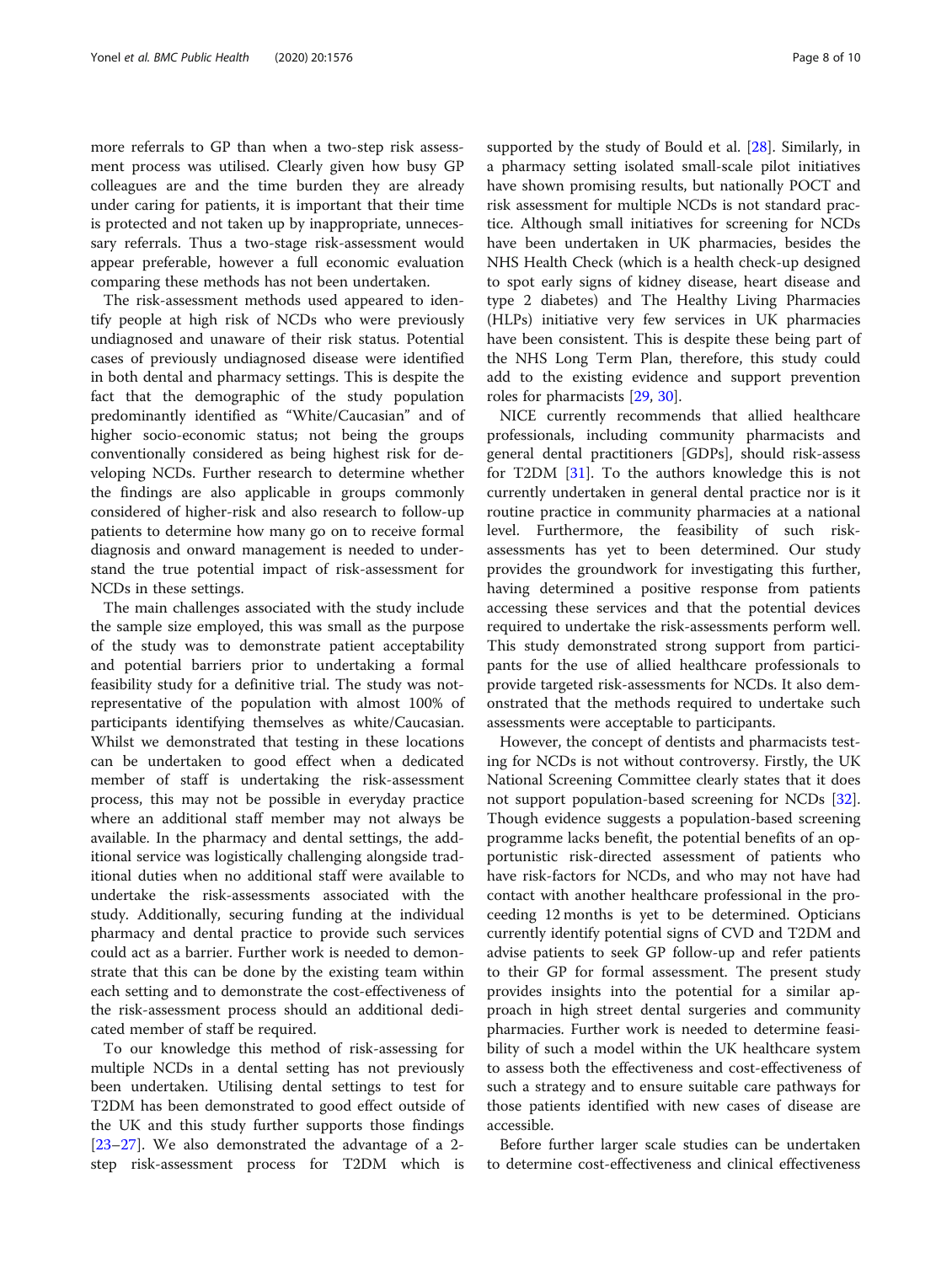<span id="page-8-0"></span>of undertaking such targeted risk assessment's in dental and pharmacy settings, careful consideration must be given to the patient's care pathway following identification of a previously unknown elevated risk status. Moreover, care must be taken to avoid duplicated testing as many patients may have already undergone a NHS Health-check with their GP in the previous 12 months. In addition, care and consideration is required to prevent adding to the ever-growing burden on GPs by increased referral loads without consideration of how these patients should be managed and how the additional referrals will be funded. Further work is needed to determine what the additional burden to Primary Care services could be and to mitigate for this, whilst also assessing the health economic impact of such an approach.

# Conclusion

Although there is controversy surrounding the precision and accuracy of POCT, the devices tested in this study demonstrated good levels of concordance with standard laboratory methods and may present a viable alternative to laboratory-based methods when risk-assessing patients for NCDs in community settings. Participant acceptability to finger-prick testing was positive. Further work is required to determine whether testing for NCDs in a dental practice and pharmacy setting is feasible in terms of logistics, environment and process. Based on this work it appears that to minimise the negative impact on day-to-day running of current services additional dedicated staff may be required to undertake the riskassessment in dental and pharmacy settings. Further work also needs to be undertaken with suitable follow up to determine whether there are health and economic benefits to such a model.

#### Supplementary information

Supplementary information accompanies this paper at [https://doi.org/10.](https://doi.org/10.1186/s12889-020-09649-7) [1186/s12889-020-09649-7](https://doi.org/10.1186/s12889-020-09649-7).

Additional file 1: Table 1. Sample of positive feedback and all neutral and negative feedback from participants in dental and pharmacy settings. Table 2. Summarising demographic data of participants recruited from dental and pharmacy settings.

#### Abbreviations

NCDs: Non-communicable disease; POCT: point of care testing; eGFR: estimated Glomerular-Filtration-Rate; CVD : Cardiovascular disease; T2DM : Type-2 diabetes mellitus; CKD: Chronic kidney disease; COPD: Chronic obstructive pulmonary disease; NICE: National Institute for health and Care Excellence; GDPs: General dental practitioners; NDH: Non-diabetic Hyperglycaemia (Prediabetes); PIL: Patient Information Leaflet; VAS: Visual analogue score; SOP: Standard operating procedure; BDH: Birmingham's Dental Hospital; AF: Atrial fibrillation; LRA: Leicester Risk Assessment

#### Acknowledgements

• Nova Biomedical - The team at Nova Biomedical generously provided testing equipment and consumables for completion of the project in

addition to providing staff training in the appropriate use of all testing equipment.

- Siemens Healthineers Mr S Carey, Mr A Sheppard and the team at Siemens Healthineers who generously provided testing equipment and consumables for completion of the project in addition to providing staff training for the appropriate use of all testing equipment.
- Stapenhill Dental Practice and the dental team who facilitated completion of the study – Burton on Trent.
- Knights Pharmacy and the pharmacy team who facilitated completion of the study - Bromsgrove.

#### Authors' contributions

All authors have contributed to the completion of the study and/or production of this manuscript. Conception / design of the work: Zehra Yonel, Thomas Dietrich and Iain Chapple. The acquisition, analysis, or interpretation of data: Zehra Yonel, Alistair James and Asma Yahyouche. Have drafted the work or substantively revised it: Zehra Yonel, Zahraa Jalal, Thomas Dietrich and Iain Chapple. The author(s) read and approved the final manuscript.

#### Funding

Oral and Dental Research Trust (ODRT)

The role of the funder funded the acquisition of equipment and consumables required to undertake the finger-prick capillary blood-spot testing, but remained independent of the study design, data collection, data analysis, data interpretation and subsequent reporting of results.

#### Availability of data and materials

The datasets used and/or analysed during the current study are available from the corresponding author on reasonable request.

#### Ethics approval and consent to participate

Ethics committee approval was sought and granted from the Coventry and Warwickshire ethics committee and the University of Birmingham was the study sponsor (RG\_16–102). Written consent for participation was obtained from all participants. West Midlands – Coventry and Warwickshire Research Ethics Committee

REC reference: 17/WM//0022 Protocol number: RG\_16–102 IRAS project ID:200232

#### Consent for publication

Not applicable.

#### Competing interests

The authors declare that they have no competing interests.

#### Author details

<sup>1</sup>The Periodontal Research Group, School of Dentistry University of Birmingham, 5 Mill Pool Way, Birmingham B5 7EG, UK. <sup>2</sup>School of Pharmacy University of Birmingham, Birmingham, UK.

# Received: 31 January 2020 Accepted: 7 October 2020 Published online: 20 October 2020

#### References

- 1. National Council on Aging. [18th June 2020]; Available from: [https://www.](https://www.ncoa.org/news/resources-for-reporters/get-the-facts/healthy-aging-facts/?print=t) [ncoa.org/news/resources-for-reporters/get-the-facts/healthy-aging-facts/](https://www.ncoa.org/news/resources-for-reporters/get-the-facts/healthy-aging-facts/?print=t) [?print=t](https://www.ncoa.org/news/resources-for-reporters/get-the-facts/healthy-aging-facts/?print=t).
- 2. Scarborough P, Bhatnagar P, Wickramasinghe KK, Allender S, Foster C, Rayner M. The economic burden of ill health due to diet, physical inactivity, smoking, alcohol and obesity in the UK: an update to 2006-07 NHS costs. J Public Health. 2011;33(4):527–35.
- 3. Yonel Z, Sharma P, Yahyouche A, Jalal Z, Dietrich T, Chapple IL. Patients' attendance patterns to different healthcare settings and perceptions of stakeholders regarding screening for chronic, non-communicable diseases in high street dental practices and community pharmacy: a cross-sectional study. BMJ Open. 2018;8(11):e024503. [https://doi.org/10.1136/bmjopen-](https://doi.org/10.1136/bmjopen-2018-024503)[2018-024503.](https://doi.org/10.1136/bmjopen-2018-024503) PMID: 30391921; PMCID: PMC6231598.
- 4. Estrich C, Araujo MWB, Lipman R. Prediabetes and Diabetes screening in dental care settings: NHANES 2013 to 2016. JDR Clin Trans Res. 2019;4(1): 76–85.